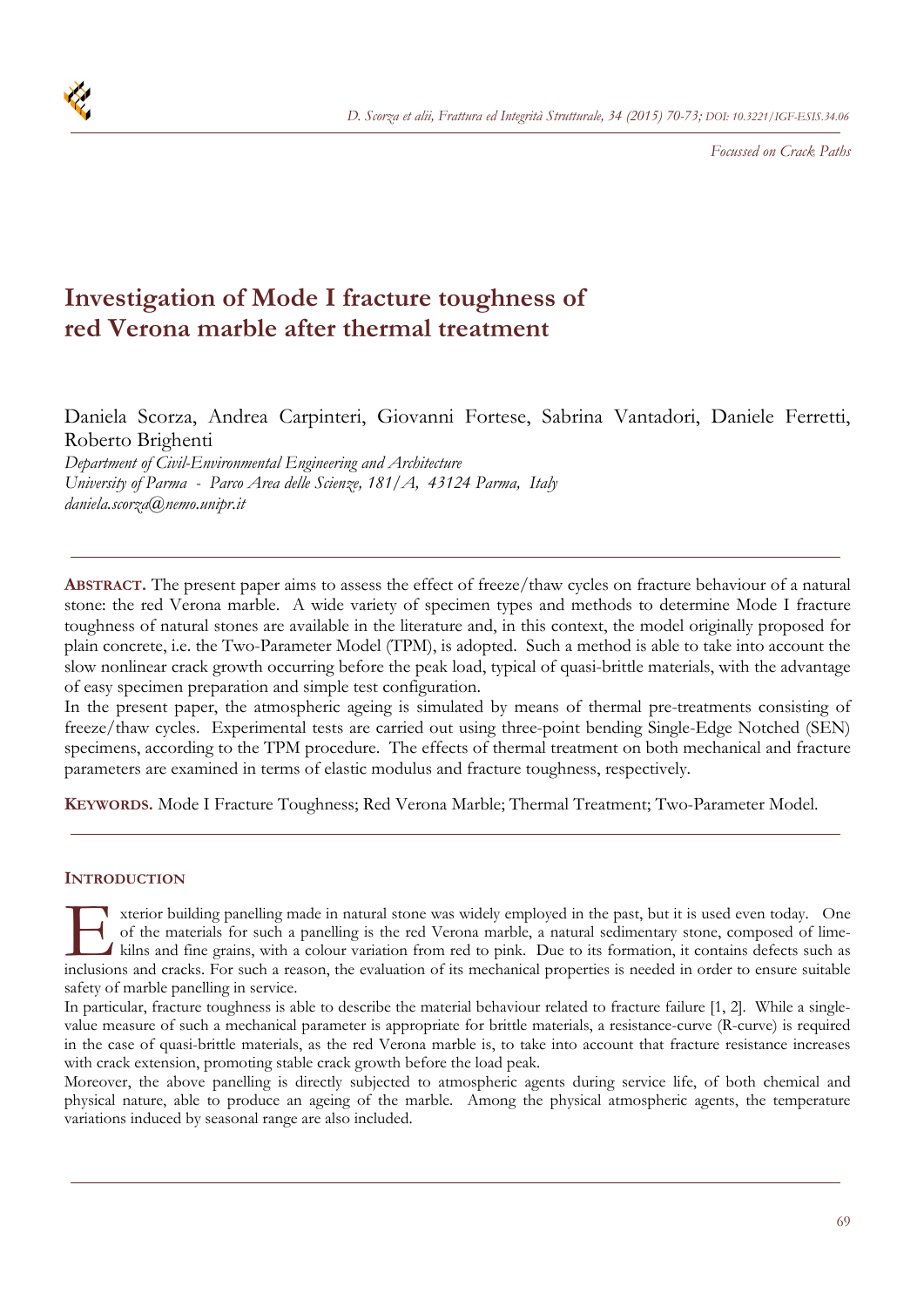## *D. Scorza et alii, Frattura ed Integrità Strutturale, 34 (2015) 70-73; DOI: 10.3221/IGF-ESIS.34.06*



In the present paper, the fracture behaviour of the red Verona marble is experimentally examined, focusing the attention on the effects caused by a thermal pre-treatment, consisting in freeze/thaw cycles, on peak failure load and critical stressintensity factor. More precisely, the specimens employed in the experimental campaign are extracted from plates panelling the Auditorium of the University Campus in Parma. Such an investigation is here developed in order to understand the parting of a marble plate occurring from the Auditorium panelling. A possible cause seems to be the material ageing produced by temperature variations induced by seasonal range.



Figure 1: (a) Specimen geometry mean values and variations; (b) experimental set up of the Instron testing machine.

The investigations found in the literature are mainly aimed at analysing the influence of thermal pre-treatments, carried out at constant temperature, on fracture failure and toughness of natural stones [3-7] but, to the best knowledge of the present authors, no experimental data regarding the effects of such pre-treatments on the red Verona marble fracture parameters are available. Recently, the Two-Parameter fracture Model, originally proposed for concrete, has efficiently been employed to determine the critical stress intensity factor of a no-thermally-pre-treated Carrara marble [8]. Therefore, also for the easiness in specimens preparation and the simplicity of loading configuration, such a model is herein used to evaluate the fracture behaviour of both thermal pre-treated and as-received red Verona marble specimens.

#### **SPECIMEN DESCRIPTION AND EXPERIMENTAL PROCEDURE**

**T** or the experimental tests, we have used 14 red Verona marble specimens obtained from the same panel of stone and prepared in the same direction in order to minimize the errors generated due to the sampling. The prismatic specimens, having the geometry shown in Fig. 1a, have a notch in the middle cross-section with depth equal to or the experim<br>and prepared i<br>specimens, has<br>about 9.54mm  $\pm$  8%.

We consider two cases (as-received and thermal pre-treated specimens) and, therefore, the minimum number of samples according to the indications contained in the UNI EN 12371 [9] is 14, since at least 7 specimens are needed for each test condition. The specimens tested are as follows: 7 as-received specimens (signed as C0-X), and 7 specimens subjected to 32 thermal cycles (signed as C32-X).

The thermal treatments, consisting in freeze/thaw cycles, are regulated by UNI 11186 [10]. The specimens are immersed in water at room temperature for 48 hours, in order to ensure a proper imbibition. Then, they are subjected to daily thermal cycles, each one to maintain the specimens at a temperature of -28°C for 6 hours and to spend the remaining 18 hours in water at room temperature. According to the UNI EN 12371 [9], periodic visual analysis of the specimen surface integrity are performed during the thermal cycles in order to assess possible damages caused by the thermal treatments. In the present study, this control has been made every 4 cycles and, on the scale from 0 (undamaged specimen) to 4 (specimen broken into two or more parts), the worst result obtained from our treated specimens is 2, i.e. small crack (<1mm) or detachment of small fragments (<30mm2) have occurred.

The specimens are subjected to three-point bending by using an Instrom testing machine (Fig. 1b). The tests are performed under crack mouth opening displacement (CMOD) control by employing a clip gauge with an average speed of 0.05 mm/h and, according to the Two-Parameter Model (TPM) [7], the specimen is unloaded when the load is about 95% of the peak load along the post-peak branch, and subsequently reloaded in order to determine the unloading compliance.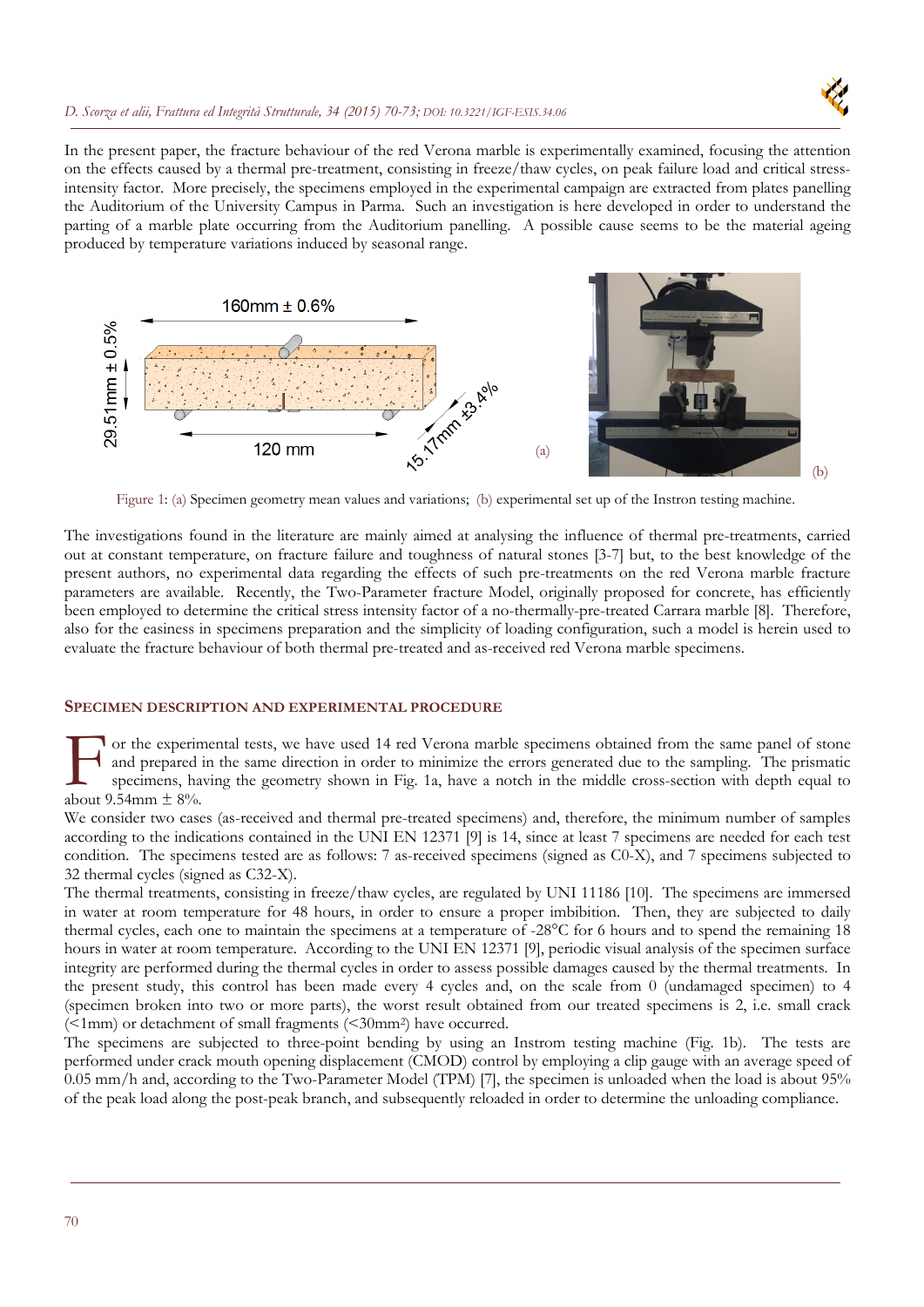



#### **EXPERIMENTAL RESULTS**

**I** rom the analyses of the fracture surfaces of the as-received as well as the thermally pre-treated specimens, we can observe two different types of specimen:  $\prod_{\substack{c\\c}}^{\infty}$ 

(a) The first type, named A-type and related to the as-received specimens (C0-2, C0-4, C0-5, C0-6) and the thermally pre-treated ones (C32-3, C32-4, C32-6), shows wide portion of Fe-hydroxides (represented by black crust coating the bioclasts or by refilling of stylolites) embedded in the matrix with allochemical grains on such failure surfaces;

(a) The second type, named B-type and related to the as-received specimens (C0-1, C0-3, C0-7) and the thermal pretreated ones (C32-1 and C32-7), shows wide portion of matrix with a packstone texture, with compacted thin-shelled bivalves and interstitial micritic matrix on such failure surfaces.

Such types have different fracture behaviours, as can be observed from the graphs reported in the figures below, resulting from a statistical analysis of the data of each specimen type.

The experimental results regarding the specimens C32-2 and C32-5 are not plotted in the following graphs, since their failure is reached when the material behaves again elastically and, consequently, we are not able to determine the correct value of the peak load and of the corresponding critical Stress Intensity Factor (SIF).

From Fig. 2a, referred to the case of as-received specimens, we can observe that:

- (i) For small values of the relative crack extension (lower than 10%), the peak load values are greater. This happens for the B-type: the mean value of the peak load is equal to 567.77 N, and its variation is about 3.38%;
- (ii) For high values of the relative crack extension (greater than 10%), the peak loads obtained from the tests are smaller than the previous ones. This happens for the A-type: the peak load mean value is equal to  $310.63$  N and its variation is about 24.38%. We can observe that the reduction of the peak load mean value with respect to the first type is about 83%.

Also the experimental data related to the case of thermally pre-treated specimens are plotted in Fig. 2b: in this case, the difference between A-type and B-type is less significant, with a peak load mean value equal to 311.31 N and a variation of about 18.20%.

In the case of as-received specimens, Fig. 3a shows that:

- For B-type, the variation of the initial compliance is very small and, therefore, the mean value of the Young Modulus is equal to 50.02 GPa with  $\pm$ 7.55%;
- (ii) For A-type, instead, the variation of the initial compliance is more significant and, therefore, the mean value of the Young Modulus is equal to 46.18 GPa with ±29.44%.

In Fig. 3b, analogous results are reported for the thermally pre-treated specimens. We can observe that, also in this case, the difference between the two types is less significant than that for the as-received specimens. Fig. 3b also shows a sensible variation of the initial compliance and, consequently, the mean value of the Young Modulus is equal to 34.07 GPa with  $\pm 44\%$ .



Figure 2: Peak load against relative crack length increment for: (a) the as-received and (b) the thermal pre-treated specimens.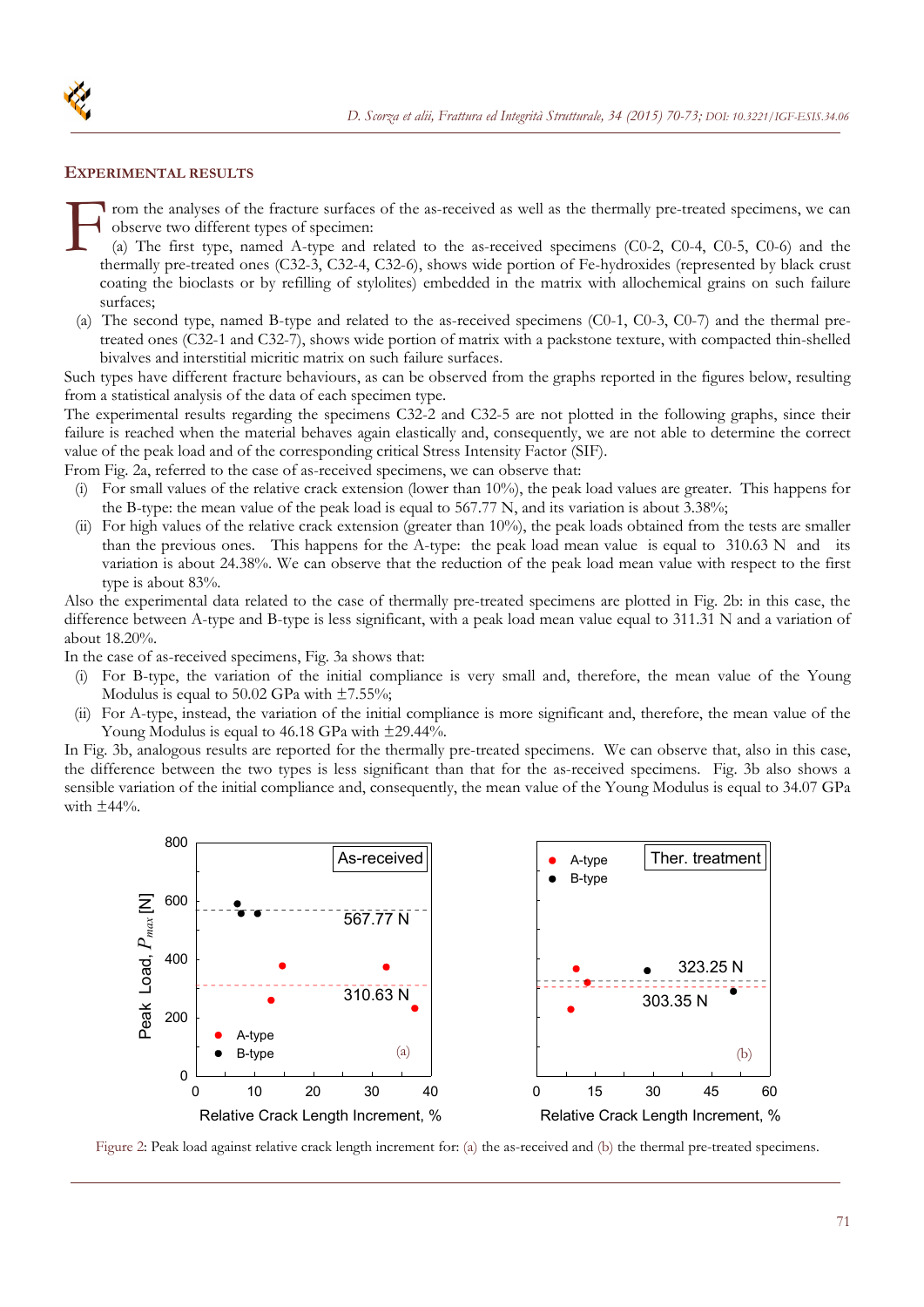

Figure 3: Peak load against initial compliance for: (a) the as-received and (b) the thermal pre-treated specimens.



Figure 4: Critical SIF against relative crack length increment for: (a) the as-received and (b) the thermal pre-treated specimens.

The different mechanical behaviour of the two specimen types can also be observed in terms of critical Stress Intensity Factor (SIF) values. For the as-received specimens, Fig. 4a shows that:

- (i) In the case of B-type, the critical SIF,  $K_k^s$ , reaches higher values with a small scatter of data. The critical SIF mean value is equal to 1.454  $MPa\sqrt{m}$ , and its variation is about 7.02%;
- (ii) In the case of A-type, the critical SIF,  $K_k^s$ , reaches values significantly smaller than the previous ones, and the scatter of data is greater. The critical SIF mean value is equal to 0.990  $MPa\sqrt{m}$ , and its variation is about 22.27%. The reduction of the critical SIF with respect to the first specimen type is about 32%.

In Fig. 4b, analogous results are plotted for thermally pre-treated specimens, and we can observe that:

- (i) For B-type, the critical SIF,  $K_k^s$ , reaches again higher values, but with a larger variation of the corresponding relative crack extension. The critical SIF mean value is equal to 1.223  $MPa\sqrt{m}$ , and its variation is about 2.58%;
- (ii) For A-type, the critical SIF,  $K_k^s$ , reaches values significantly smaller than the previous ones. The critical SIF mean value is equal to 0.848  $MPa\sqrt{m}$ , and its variation is about 21.52%. The reduction of the critical SIF with respect to the first specimen type is about 38.8%.